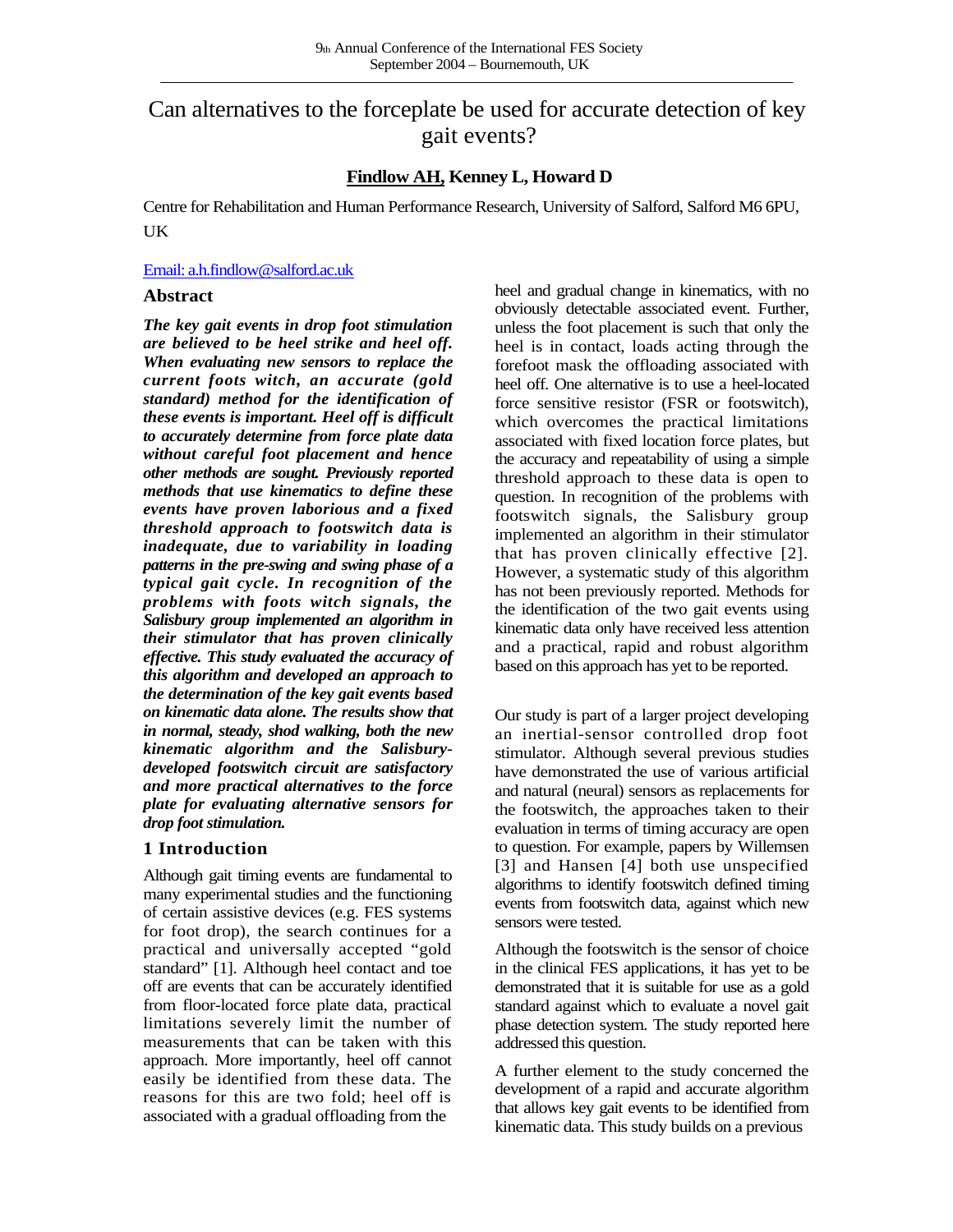kinematic study of gait event timing in barefoot walking [5].

## **2 Methods**

To determine how accurately heel contact and heel off could be determined using kinematic or footswitch data, the corresponding estimated times of each event were compared to the "gold standard" gait event timings, derived from force plate data. As will be described below, a nonstandard approach to identifying gait timing events from force plate data was used.

Ten subjects, 6 males and 4 females, with no discernable gait abnormalities were recruited for the study (Table 1).

|       | Age     | Weight   Height |      |
|-------|---------|-----------------|------|
|       | (years) | (Kg)            | (m)  |
| Mean  | 43.9    | 80.2            | 1.72 |
| Min   | 29.6    | 65.0            | 1.63 |
| Max   | 61.6    | 98.0            | 1.80 |
| Stdev | 10.6    | 9.3             | 0.05 |

*Table 1: subject descriptive statistics*

For each subject, data for the left leg was used throughout the study. All subjects wore the same type of shoe, (Zen shoes, Ecco, Godalming, UK) and thin socks. Subjects wore rigid marker sets (Figure 1) and insoles with four footswitches connected to a routing box and an Odstock Drop Foot Stimulator, ODFS, (Figure 2). The ODFS incorporates a comparator circuit that provides a logical signal (0 or 5V) from the footswitch derived voltage data. Both the unprocessed voltage signal from the footswitch and the logical output from the comparator circuit were synchronously logged. The kinematic marker sets (arrangement of reflective markers defining the local axis systems) were developed from earlier work on the foot and ankle at Salford [5, 6]. The 3D coordinates of the marker sets were recorded using an eight-camera motion analysis system (Qualisys Medical AB. ProReflex. 2003) at a sampling frequency of 100 Hz. The vertical ground reaction force, was measured by the force plate (Kistler Instruments Ltd) at 100 Hz.

Data were collected whilst the 10 subjects walked at self-selected speed under two constrained walking conditions, (1) walking with only the heel contacting the force plate, and (2) walking with the whole foot contacting the force plate. For the reference condition

(gold standard), heel strike was said to occur when the force plate first registered a vertical force above 10N during walking condition (2). Heel off was said to occur at the instant the heel lifted from the force plate during walking condition (1), which was defined to be the first data sample with a vertical force less than 10N.

With the kinematic data, the minimum value of the vertical velocity of the origin of the heel's local axis system identified heel strike. A threshold on the resultant velocity of the same local system was used to define heel off.

The comparator (footswitch) signal (0 or 5V) was used to identify heel strike and heel off.

An external trigger started simultaneous capture of the kinematic, footswitch/comparator and kinetic data, which was collected over 4sec. Subjects were requested to perform twenty walks under each condition. For each condition, six satisfactory trials (no missing data) were digitised and used for analysis.



*Figure 1: Kinematic marker arrangement*



*Figure 2: Footswitches, ODFS and routing box to link signals to data capture equipment*